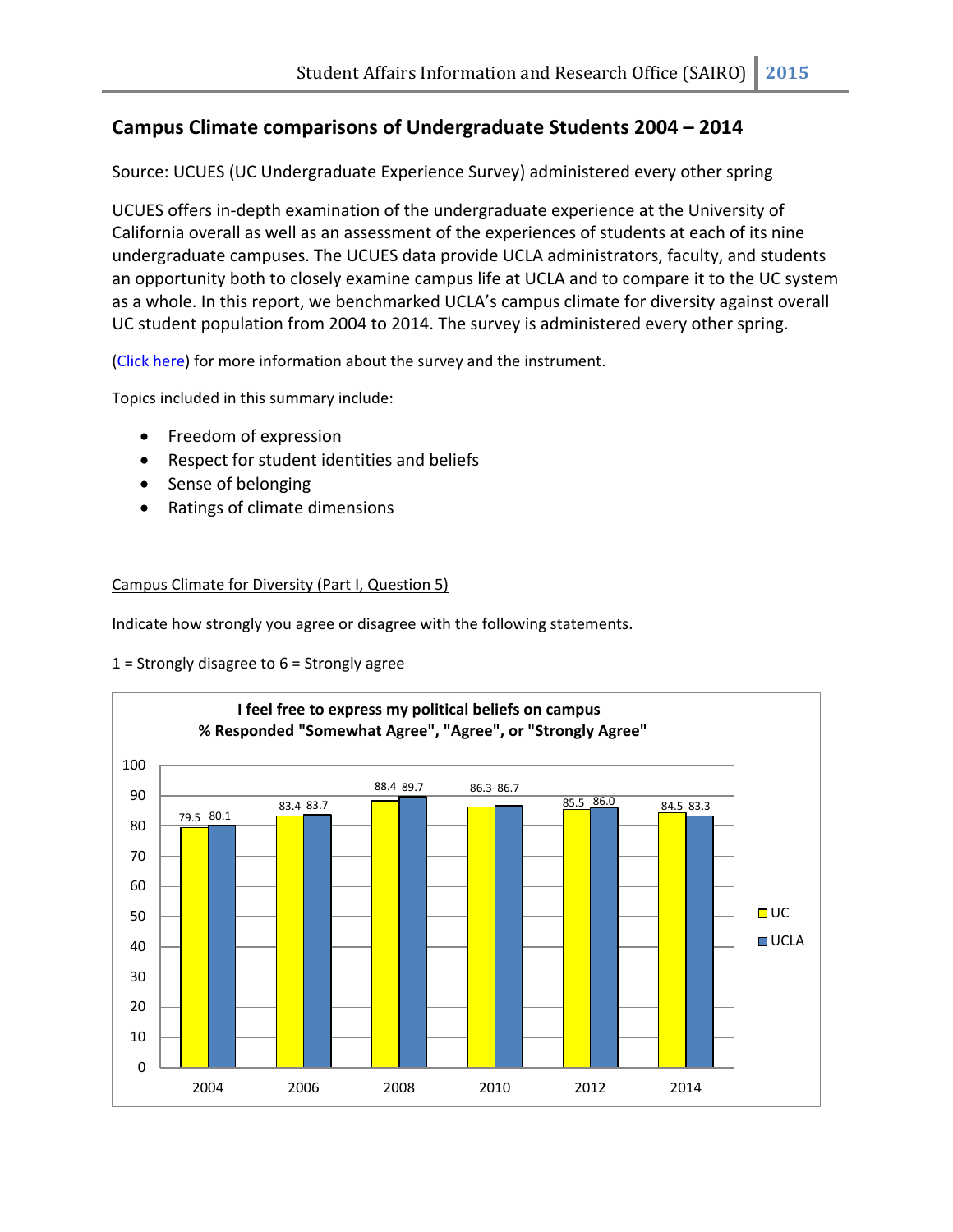

\*Item added in 2006



\*Item added in 2006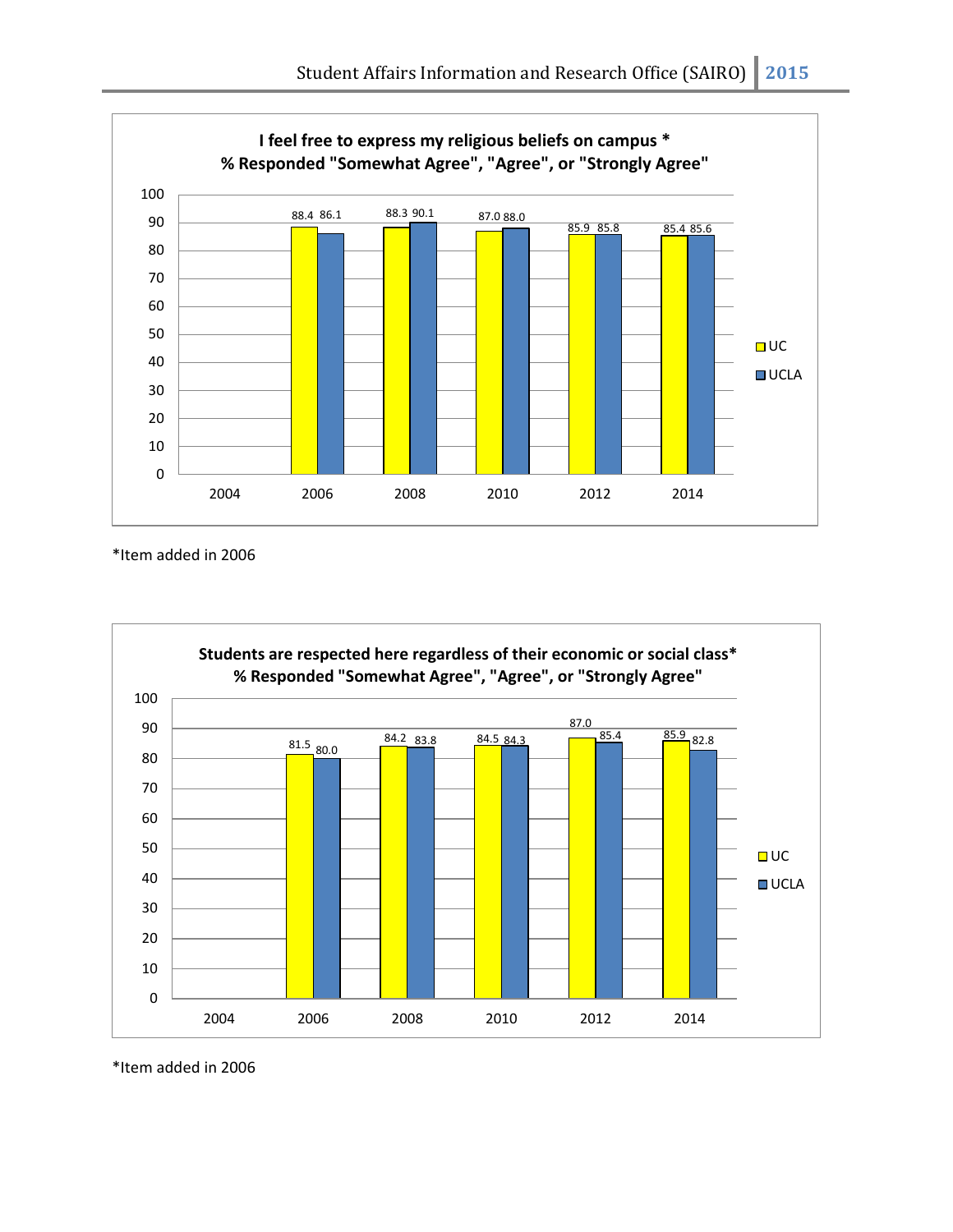

\*Item added in 2006

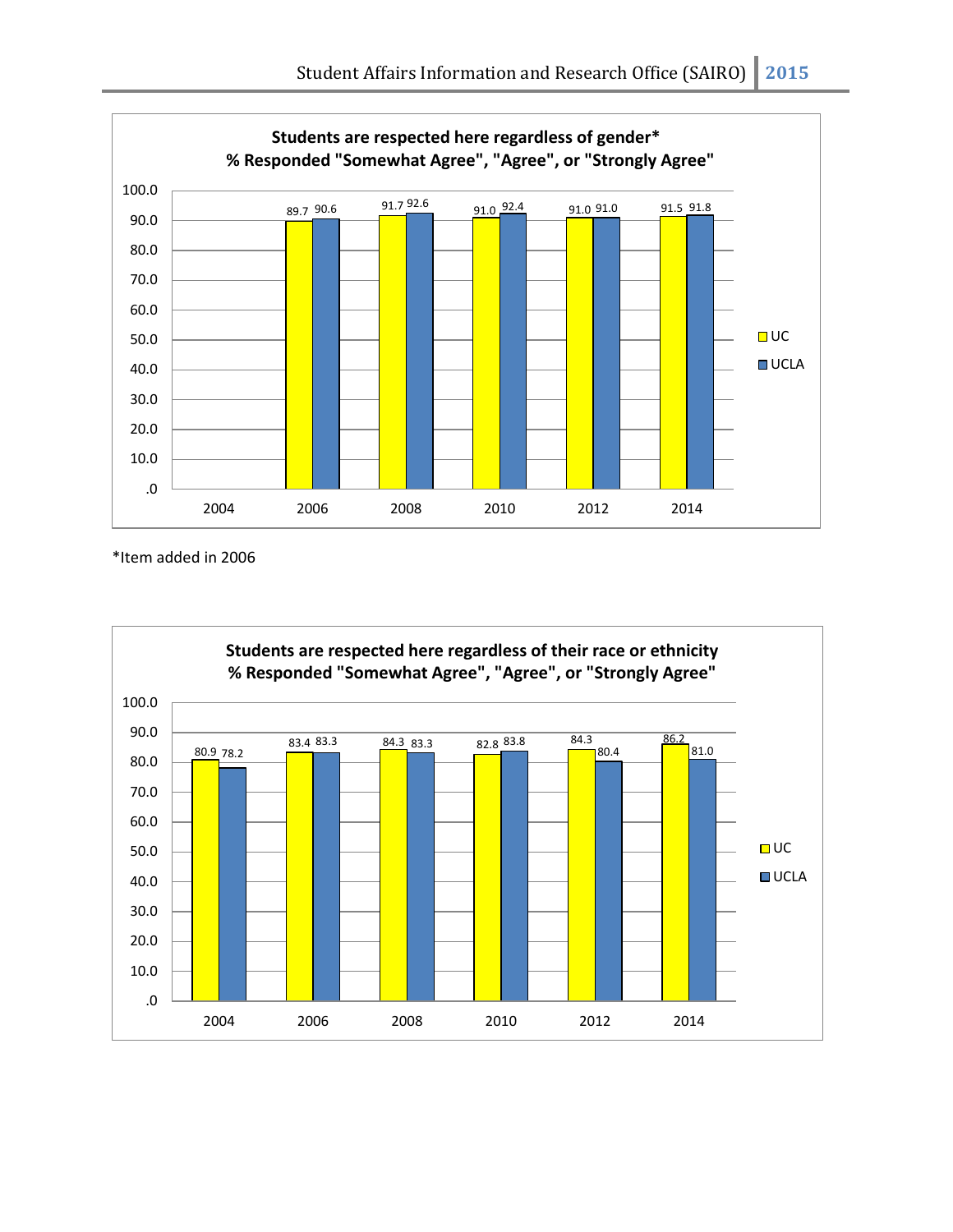

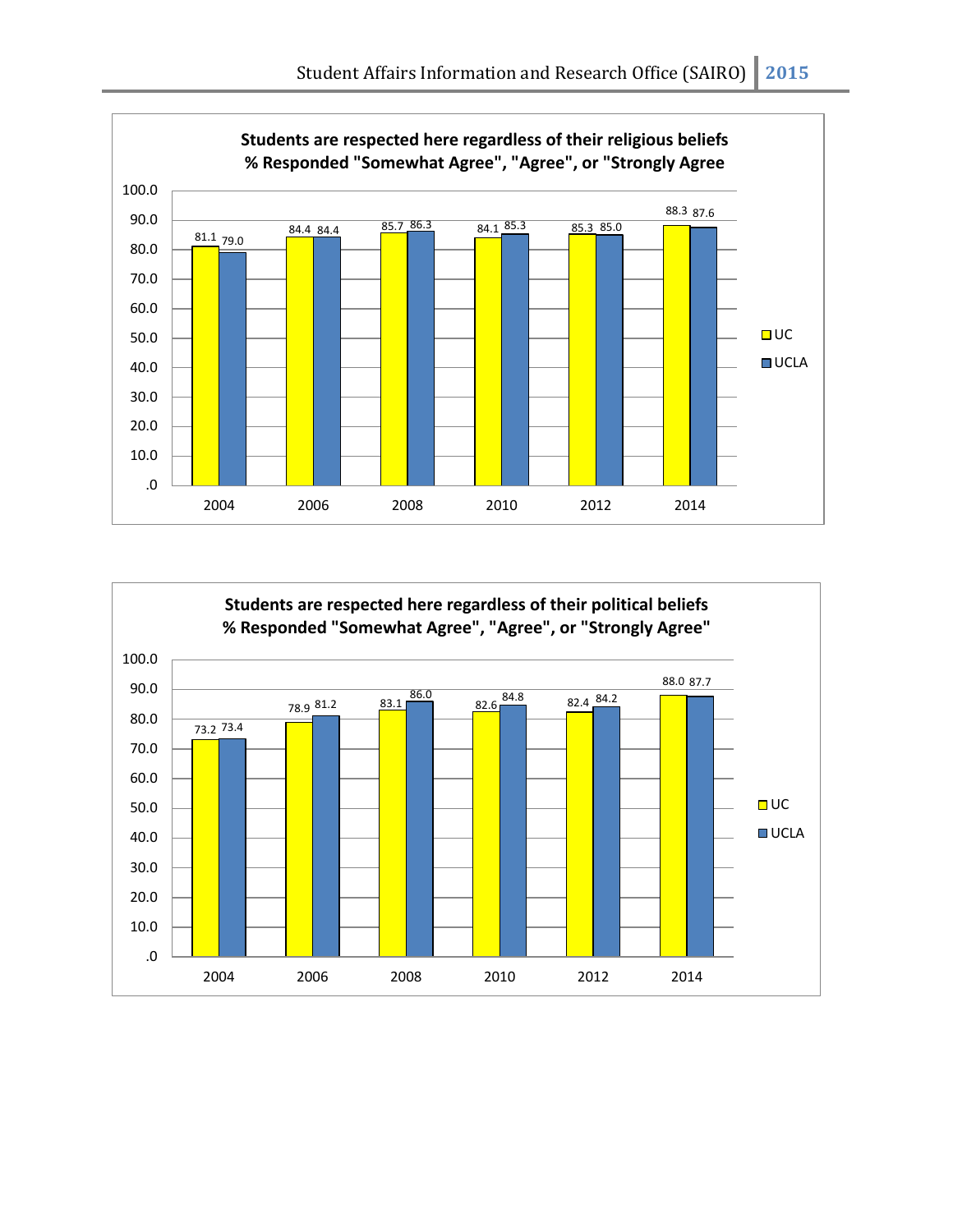

## Satisfaction (Part I, Question 15)

Please rate your level of agreement with the following statements.

1= Strongly disagree to 6=Strongly agree

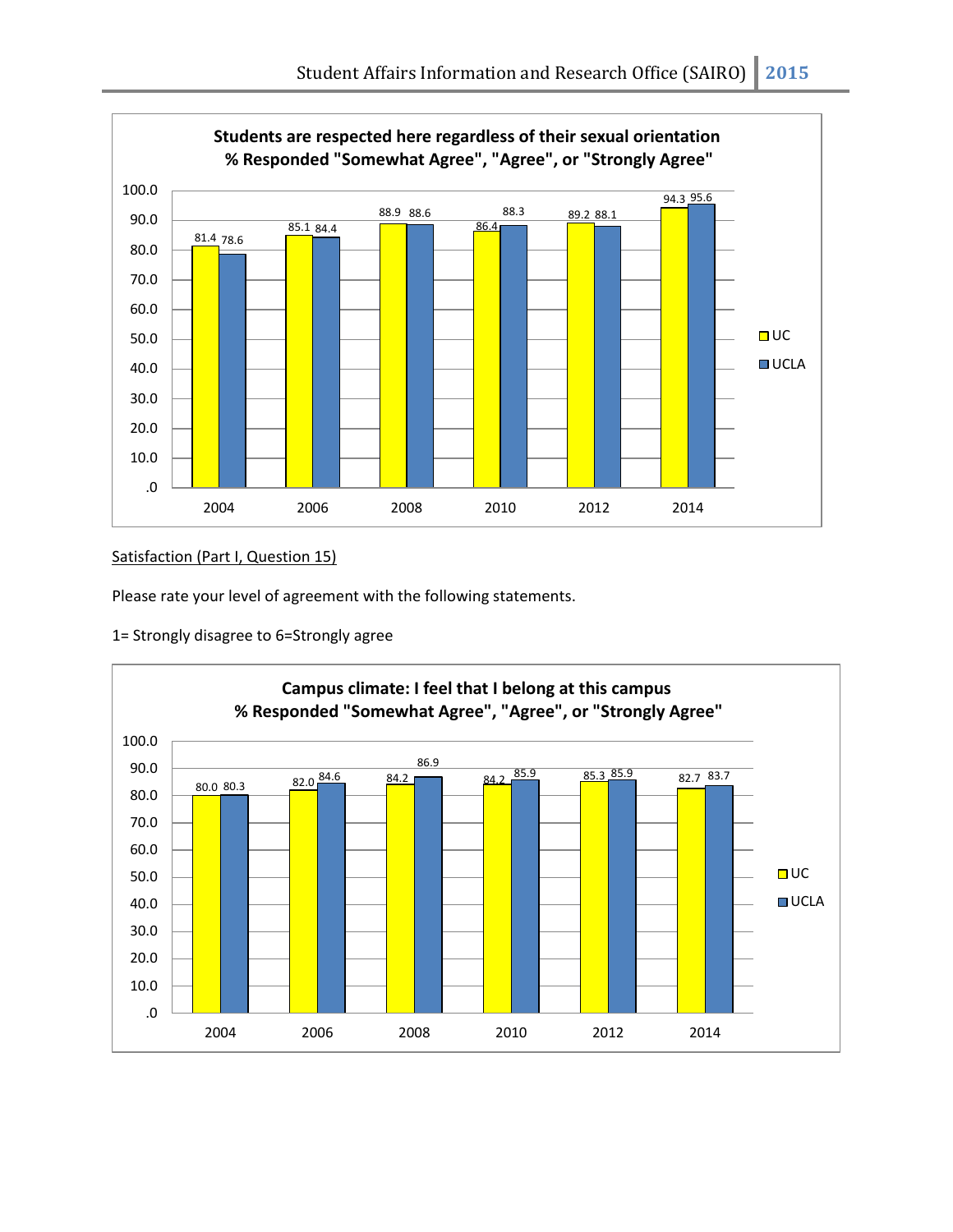

## Part III: Student Life and Development, Question 2

Based on your experience and observations, rate the general climate for students at [Home Campus] along the following dimensions.

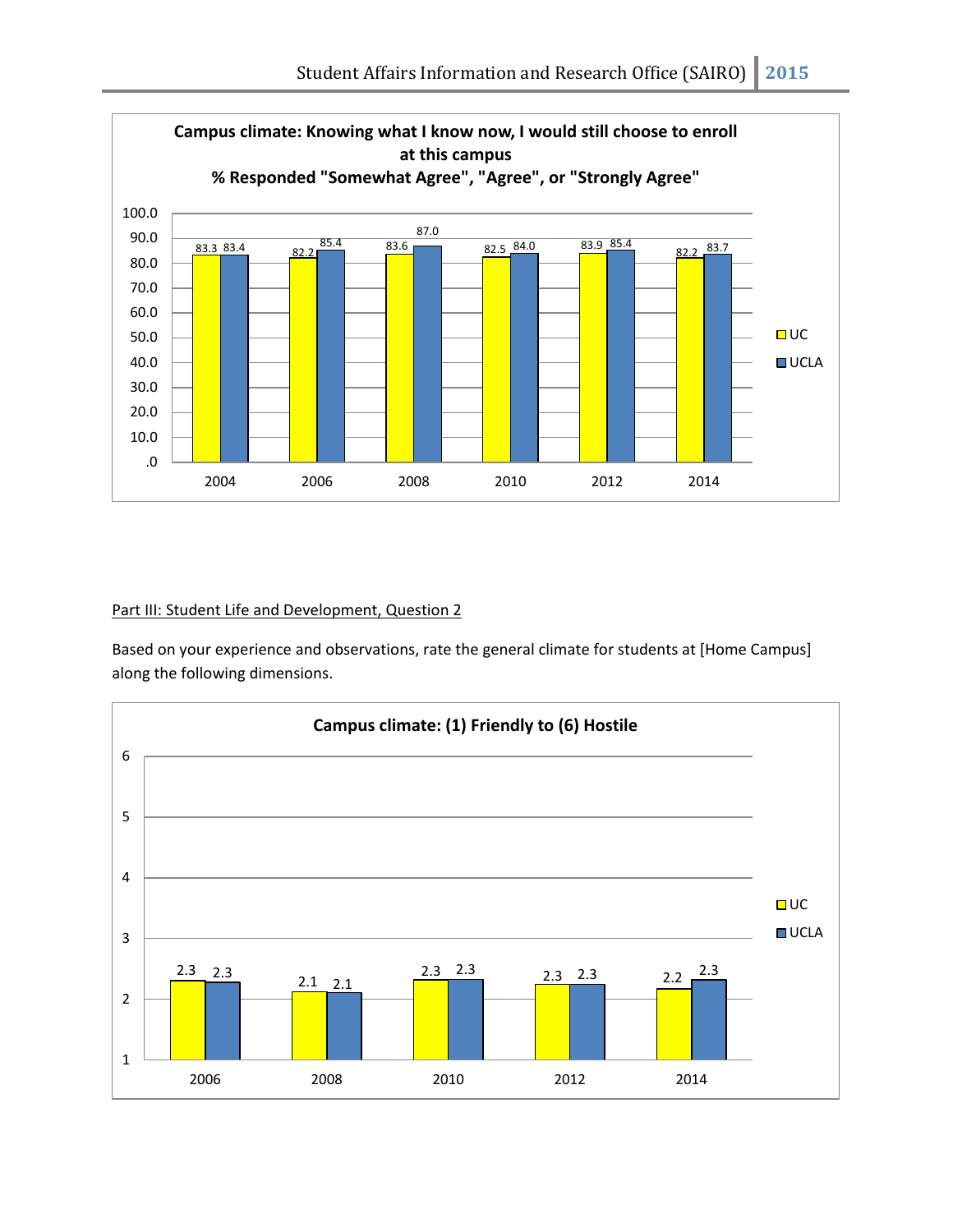

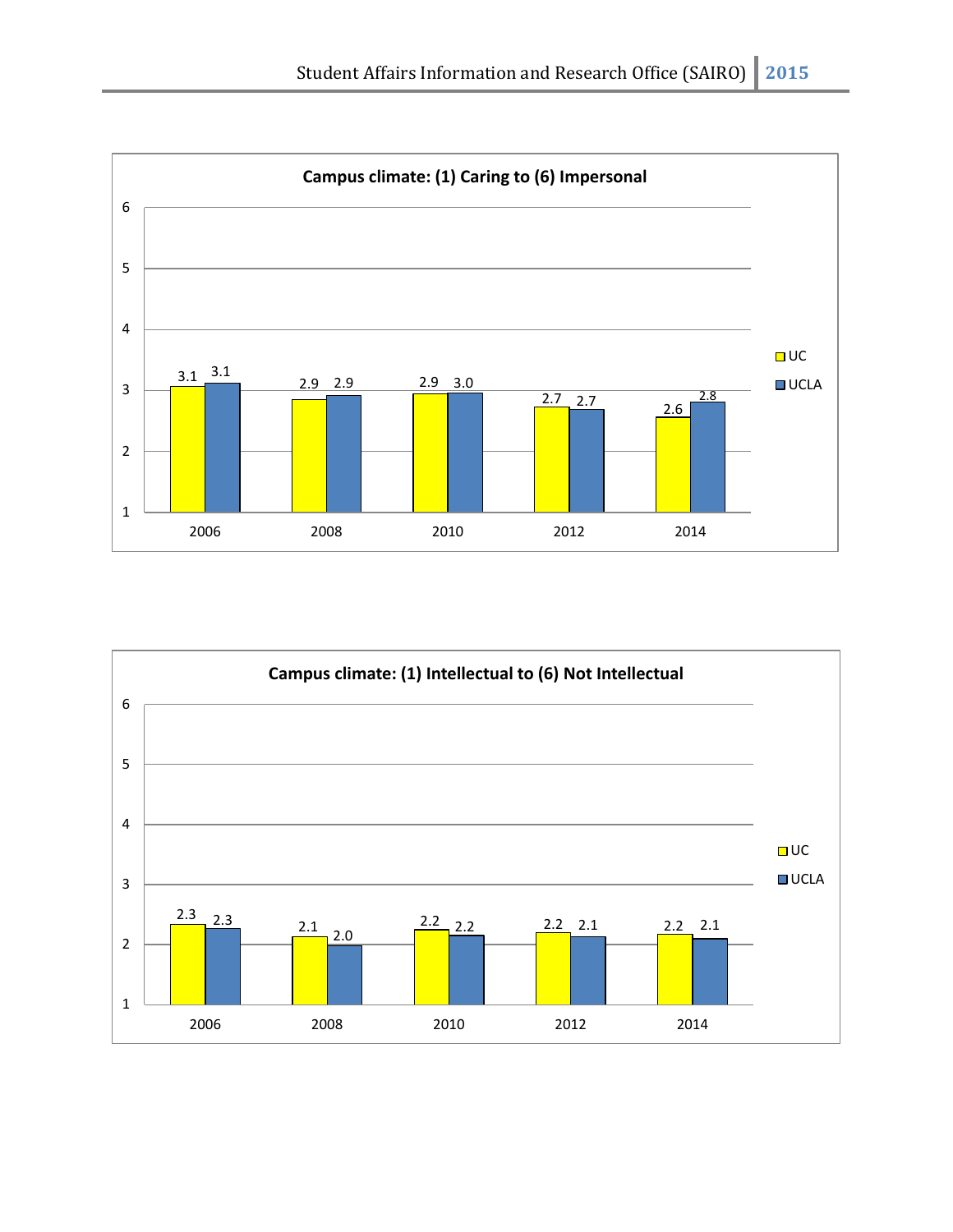